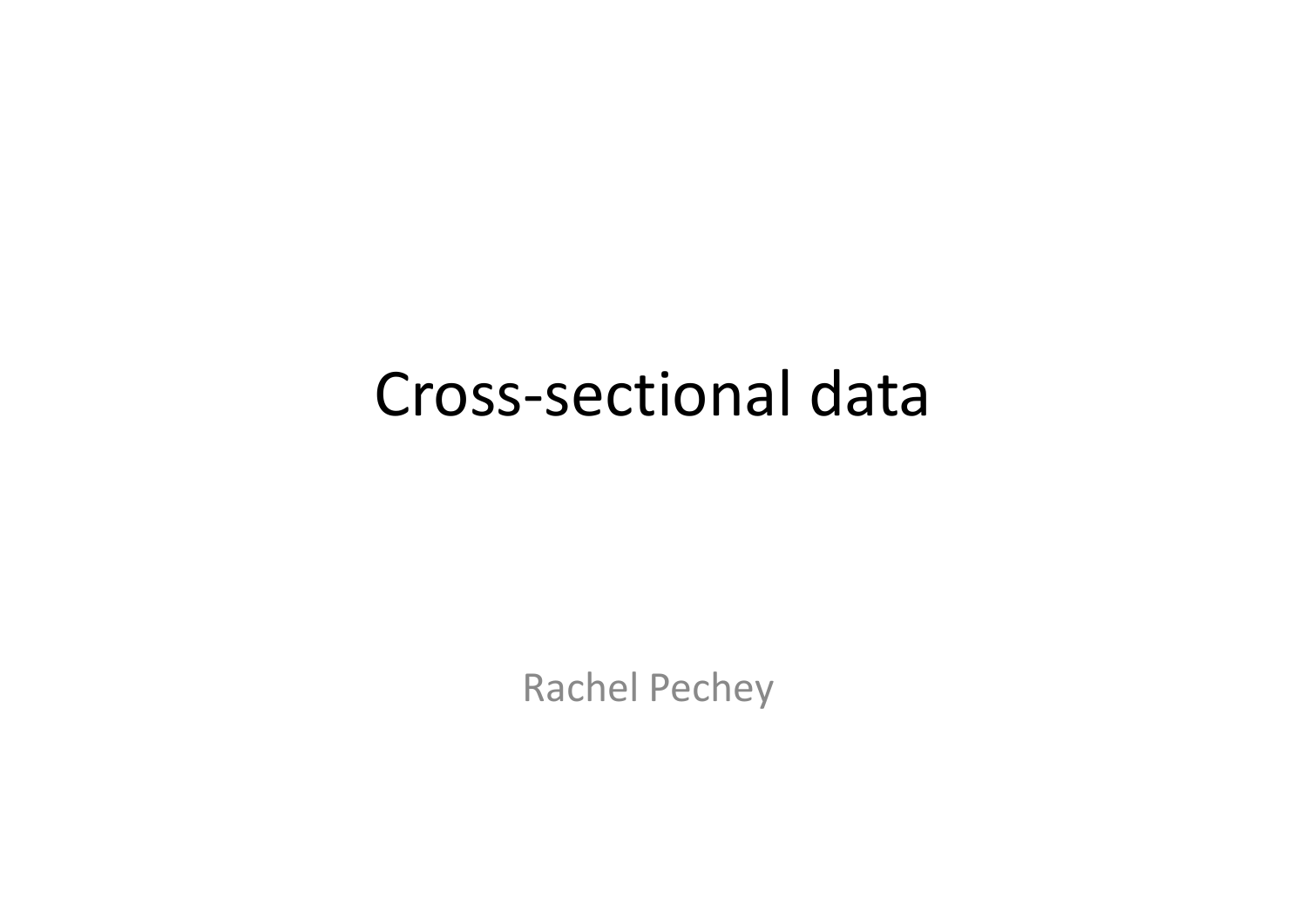#### Cross-sectional data

- $\bullet$  UK HSE
- US BRFSS (or NHANES)
- Denmark National Health Survey
- Sweden Survey of Living Conditions
- Smaller samples in the Danish and Swedish studies are followed up - giving time series cross-sectional, i.e. panel, data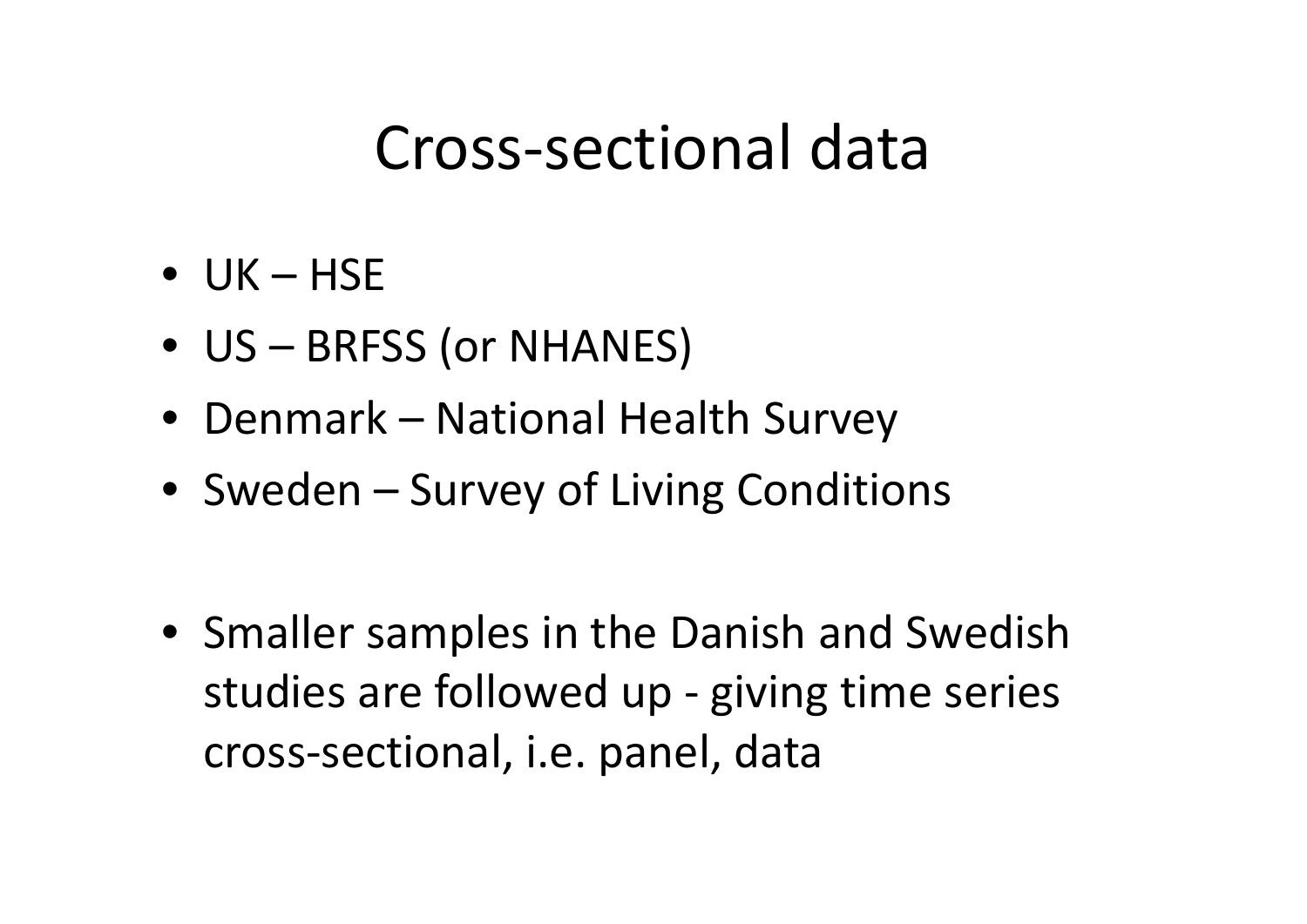### Advantages of cross-sectional data

- Can give a representative sample of nation – Less problems with drop-out
- Age-related investigations (separate age and cohort effects)
	- Can investigate differences between age groups at a particular time
	- Can compare groups of same age at different times
- More widely available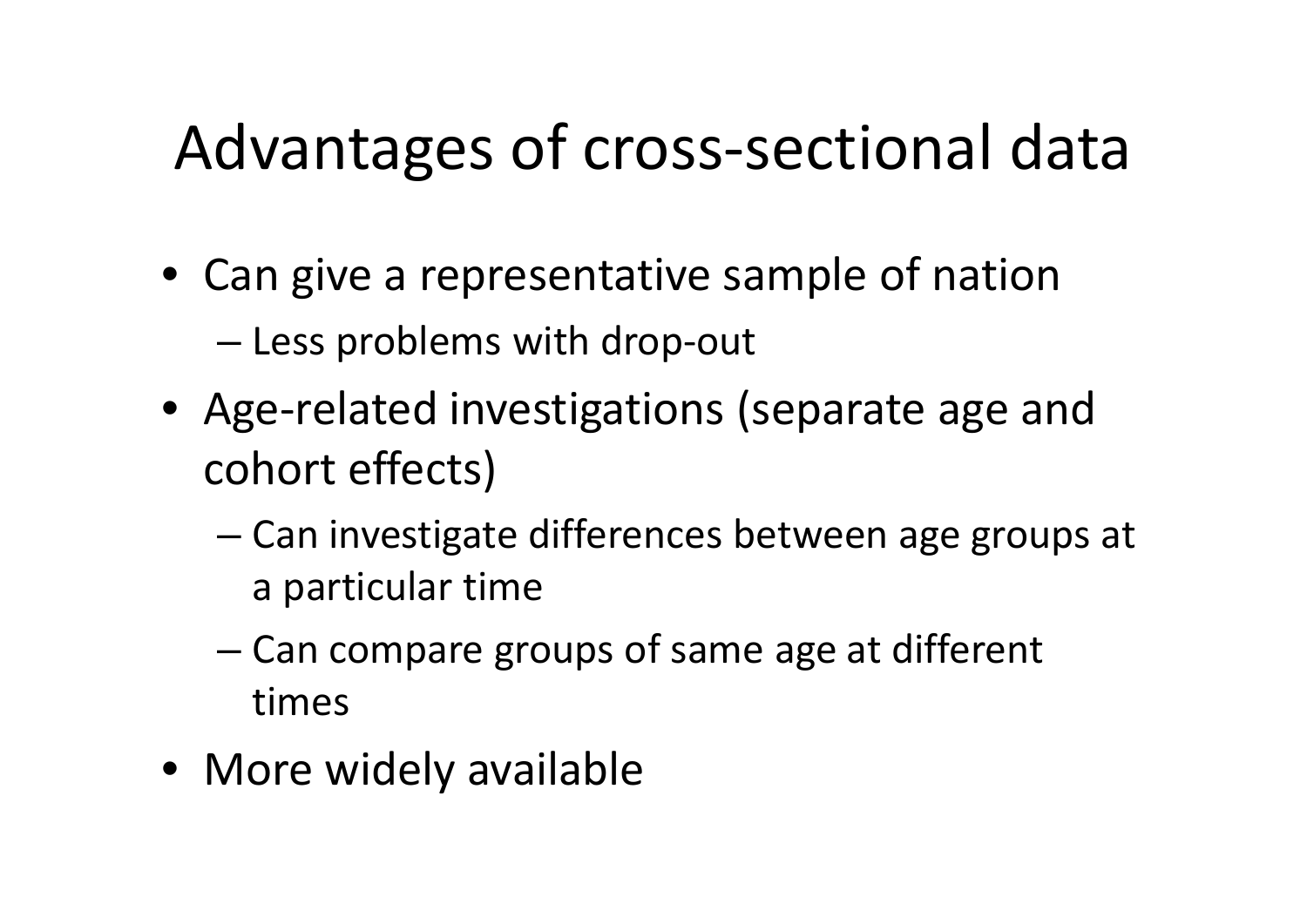# Limitations with cross-sectional data

- Data usually not as rich as with cohort data
	- Increased chance of missing key information
- Only know that a condition was present by the date of the survey
	- Cannot tell when it began
	- Cannot tell whether other symptoms present began prior to or after this condition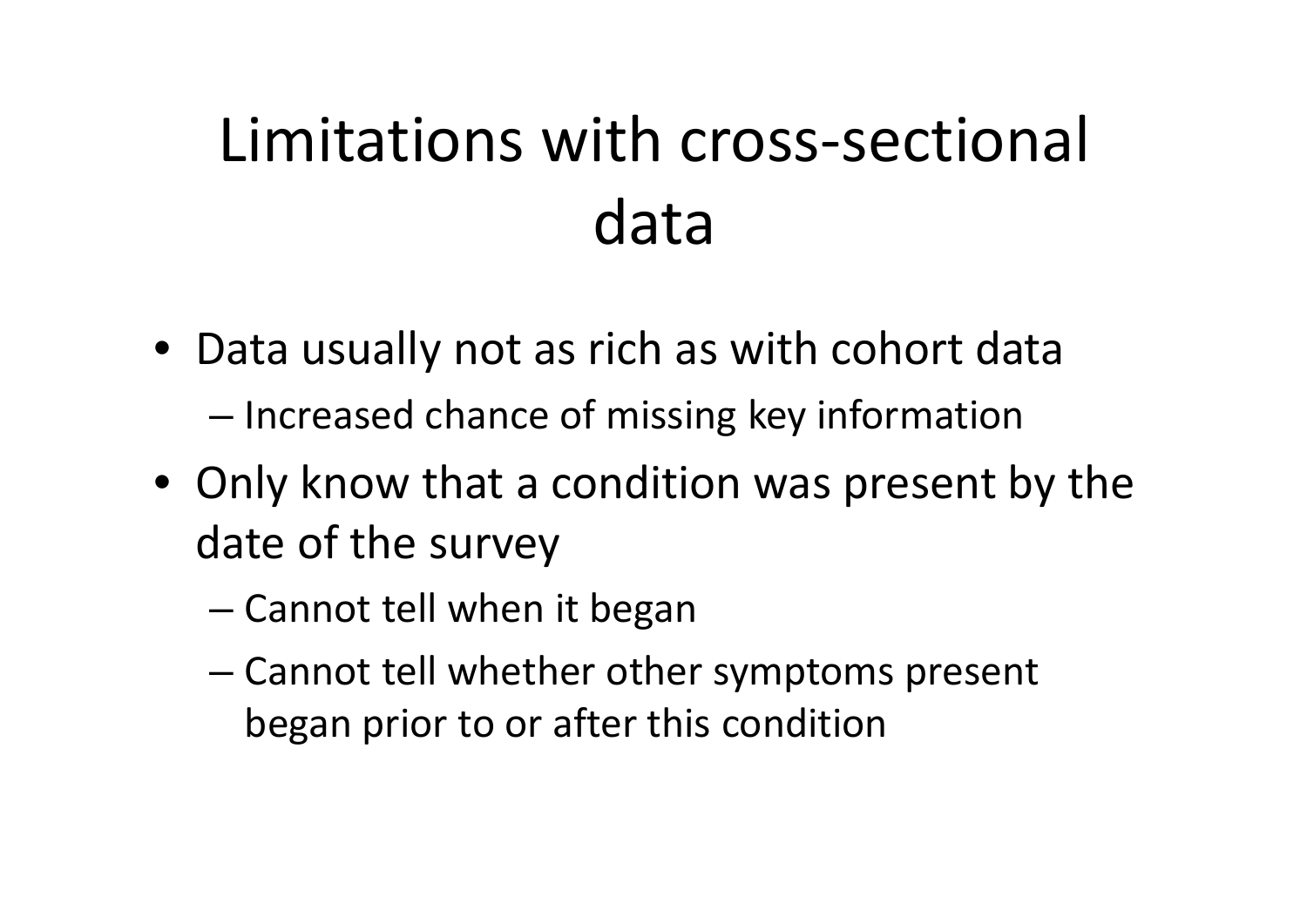# Studies (NHANES)

• Prevalence: e.g., trends in obesity prevalence since 1999

– Flegal et al. (2010) *JAMA; 303(3): 235-241*

- Associations: e.g., changes in association between overweight and income 1971-2002
	- Wang and Zhang (2006) *American Journal of Clinical Nutrition; 84(4): 707-716*
- Forecasting: e.g., predicting the prevalence and cost of obesity to 2030
	- Wang et al. (2008) *Obesity; 16(10): 2323–2330*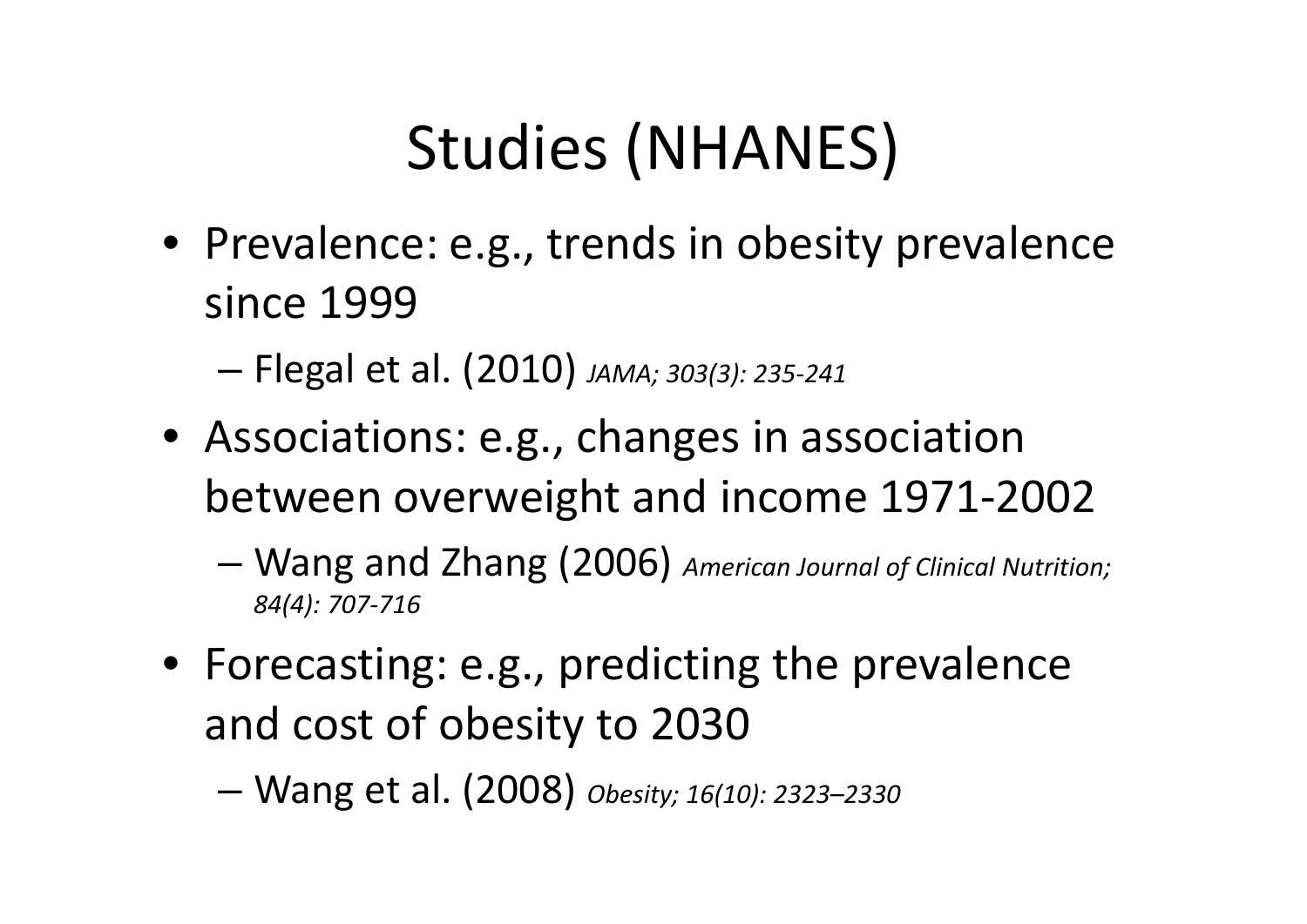#### Panel vs cross-sectional

- Panel: may have some, albeit often limited, timing information
- Panel: more informative (more variability, more degrees of freedom), estimates are more efficient
- Panel: allows us to control for individual unobserved heterogeneity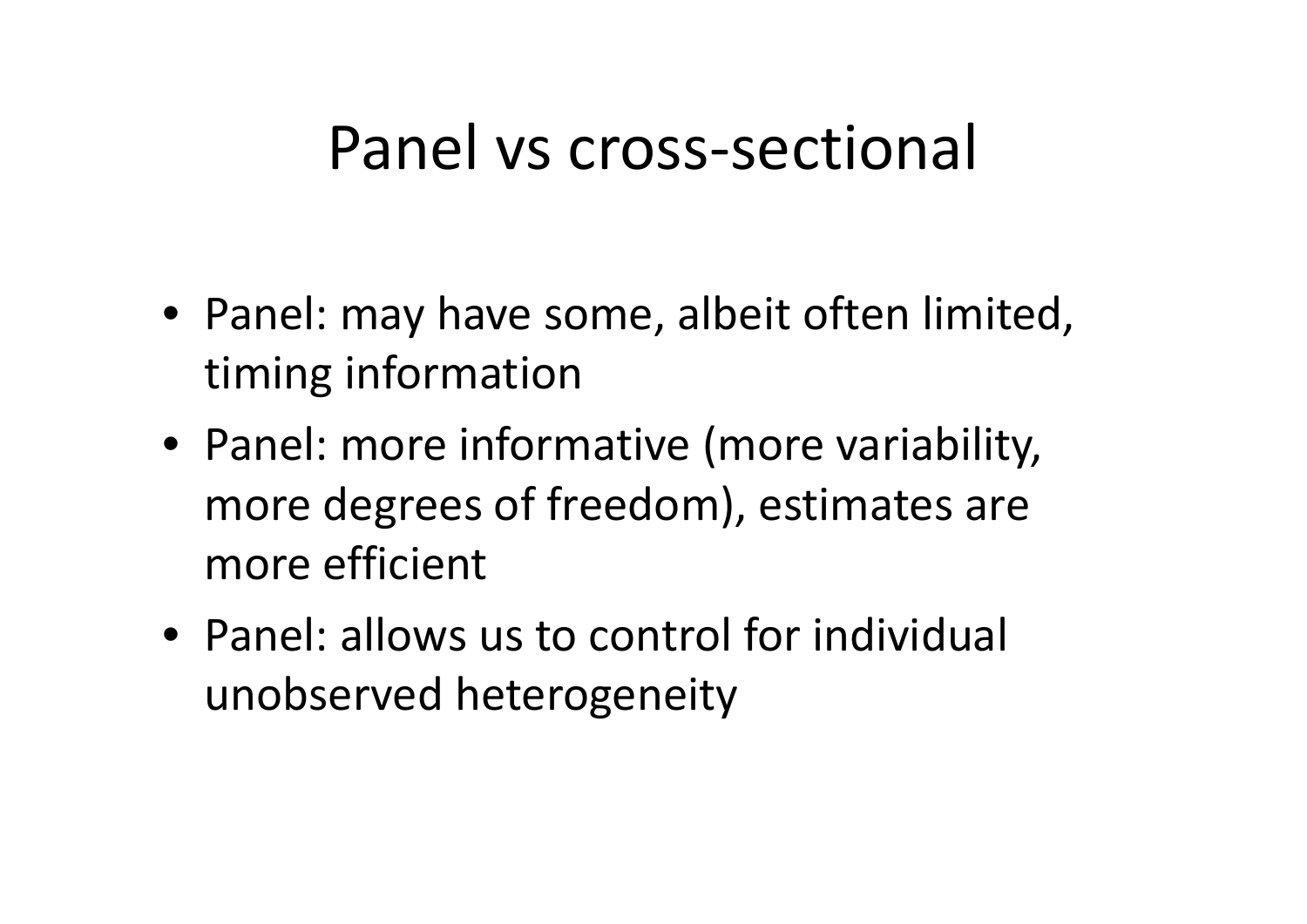#### Panel data and obesity

- NHANES Epidemiological Follow-up Studies
	- From NHANES I (1971-1975), 25-74 year olds
	- 1982-1984, 1987, 1992
- Percent energy intake from fat with subsequent weight change: Kant et al. (1995) *American Journal of Clinical Nutrition; 61: 11-17*
- How long-term patterns of weight change affect the risk for diabetes: Ford et al. (1997) *American Journal of Epidemiology; 146(3): 214-222*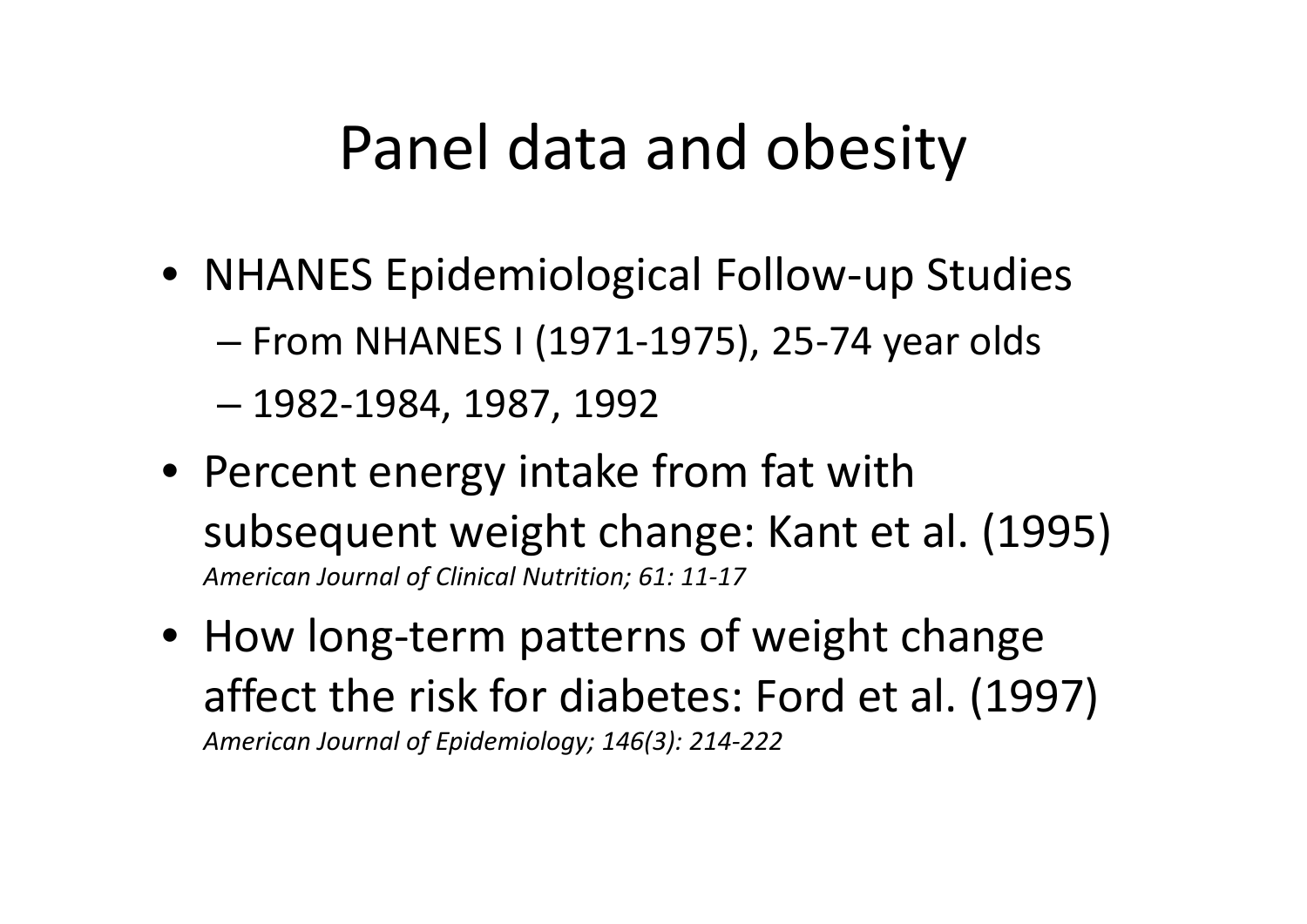#### Possible methods

• Discriminant analysis

– Predicts category membership

- Multilevel modelling
- Regression analyses
	- OLS
	- Logistic
		- Ordered non-obese, overweight, obese
- Time series analysis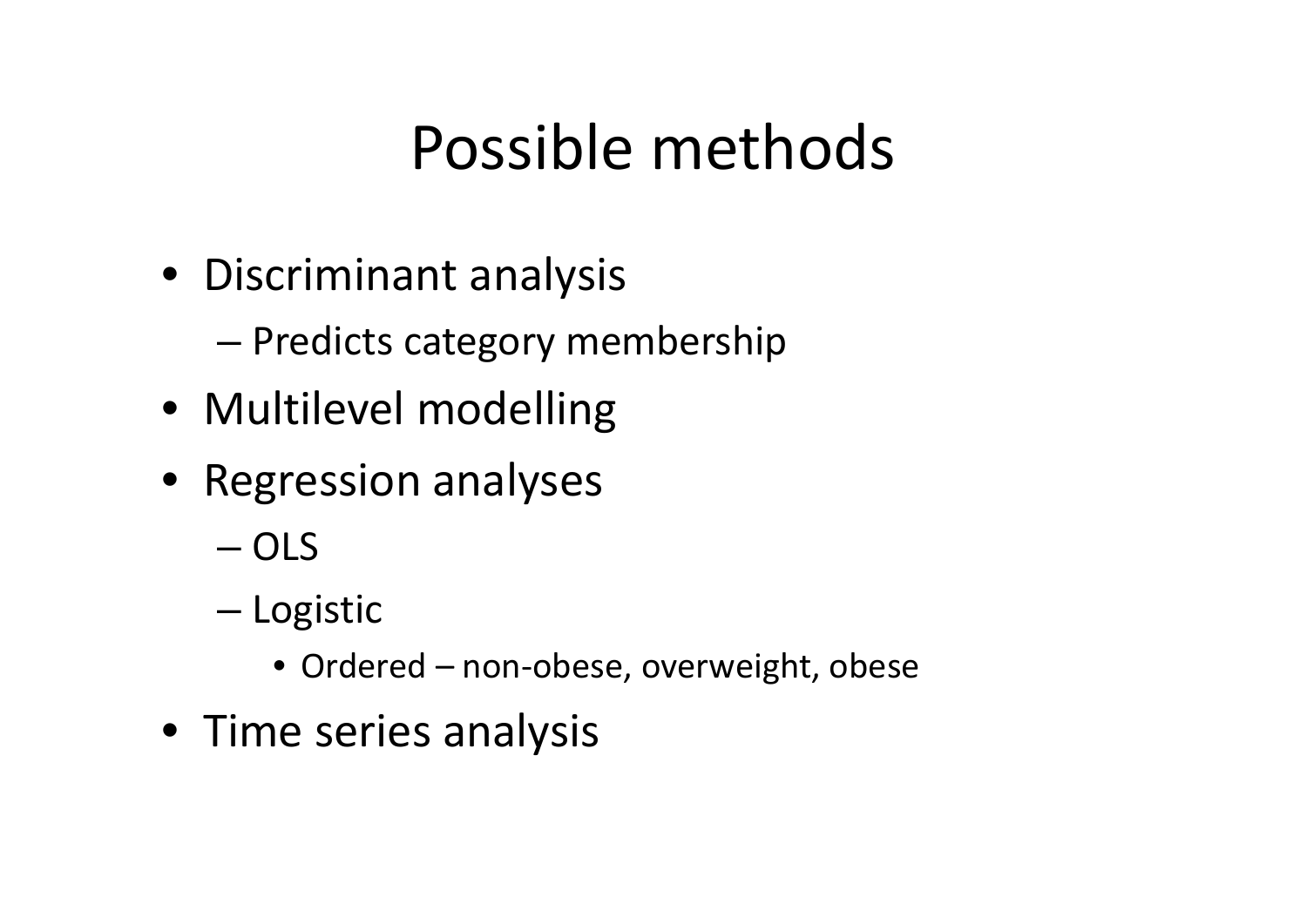#### Panel data regression

- Pooled panels
	- Treats all the observations for all of the time periods as a single sample
- Fixed effects
	- Individual specific effect is correlated with the independent variables
	- Assumes time independent effects
- Random effects
	- Individual specific effects are uncorrelated with the independent variables
- Mixed effects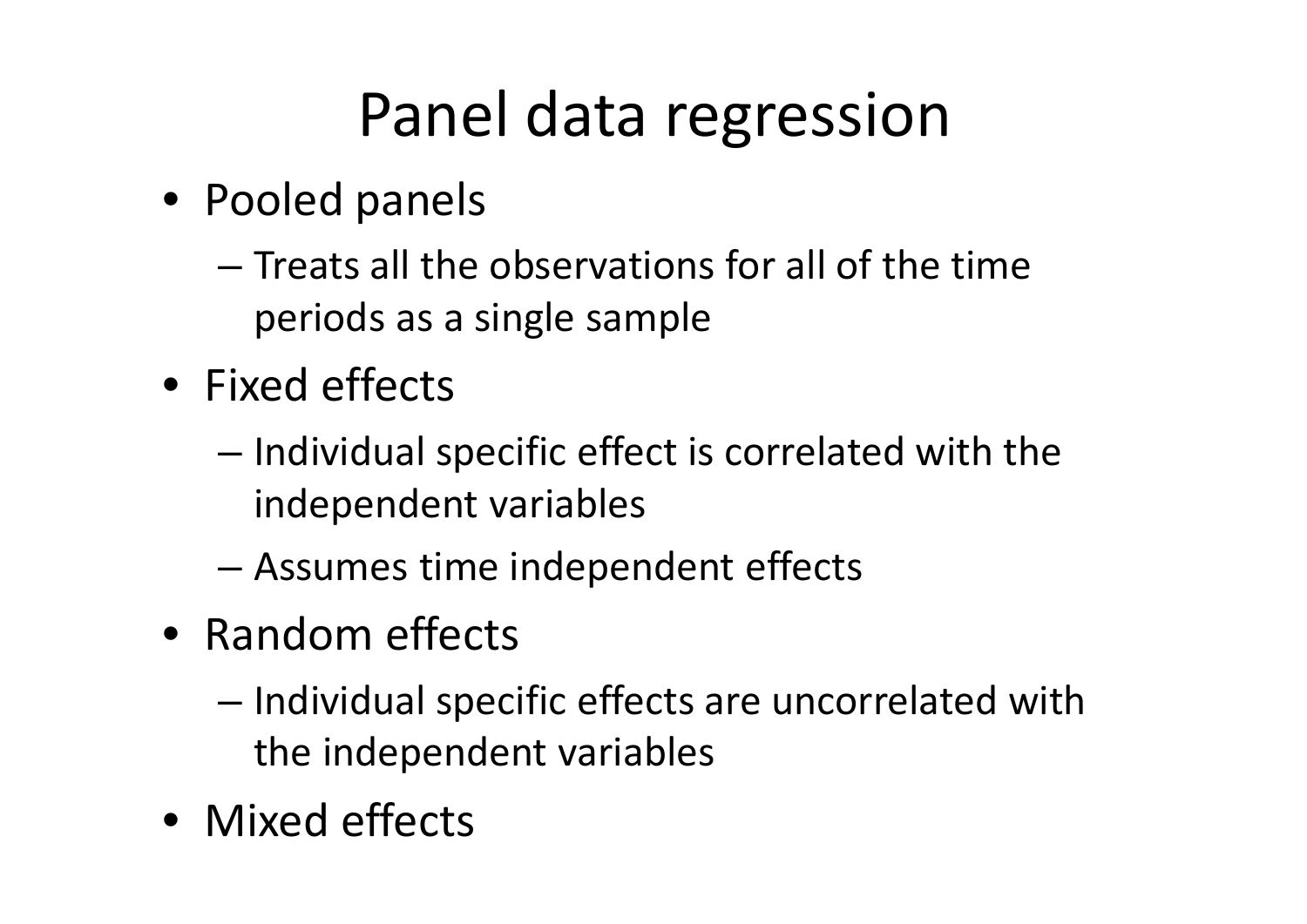#### Pseudo-panels

- UK and US data are solely cross-sectional, only smaller samples (and time period) for Denmark and Sweden are panel data
- Create pseudo-panel
- Combine across time-invariant characteristics

– E.g., birth year, gender

- Take means or % prevalence for group for other variables
- Follow groups over time (% obese in group)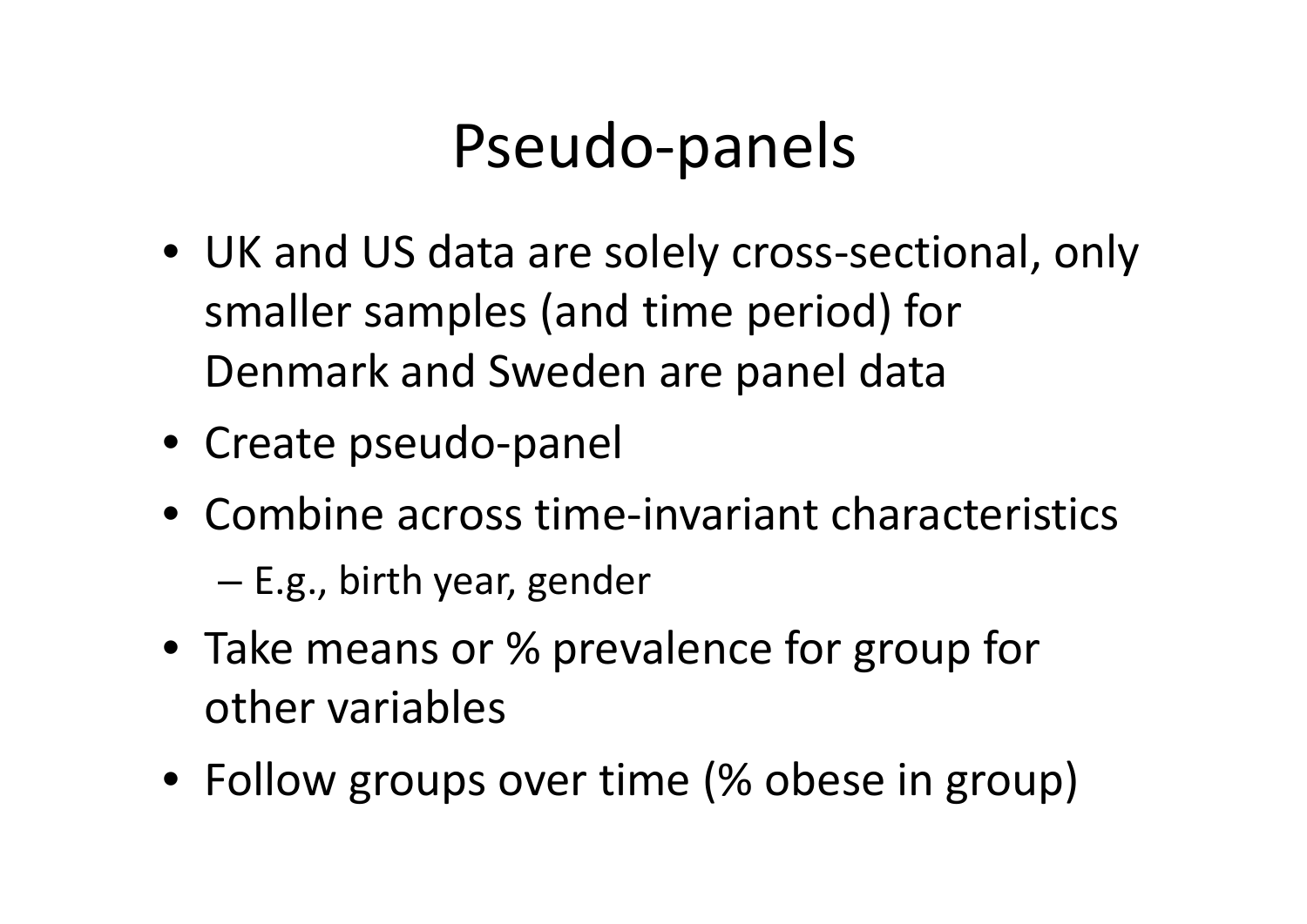#### Pseudo panel construction

- Cohorts determined by gender, birth yr and education
- Education = relative educational level, participants divided into top, middle and bottom thirds

| <b>TABLE: BIRTH YR COHORTS</b> |           | Year of survey |            |            |  |
|--------------------------------|-----------|----------------|------------|------------|--|
|                                |           | 1995           | 2000       | 2005       |  |
| <b>Year of birth</b>           | 1975-1980 |                |            | Aged 25-29 |  |
|                                | 1970-1975 |                | Aged 25-29 | Aged 30-34 |  |
|                                | 1965-1970 | Aged 25-29     | Aged 30-34 | Aged 35-39 |  |
|                                | 1960-1965 | Aged 30-34     | Aged 35-39 | Aged 40-44 |  |
|                                | 1955-1960 | Aged 35-39     | Aged 40-44 | Aged 45-49 |  |
|                                | 1950-1955 | Aged 40-44     | Aged 45-49 | Aged 50-54 |  |
|                                | 1945-1950 | Aged 45-49     | Aged 50-54 | Aged 55-59 |  |
|                                | 1940-1945 | Aged 50-54     | Aged 55-59 | Aged 60-64 |  |
|                                | 1935-1940 | Aged 55-59     | Aged 60-64 |            |  |
|                                | 1930-1935 | Aged 60-64     |            |            |  |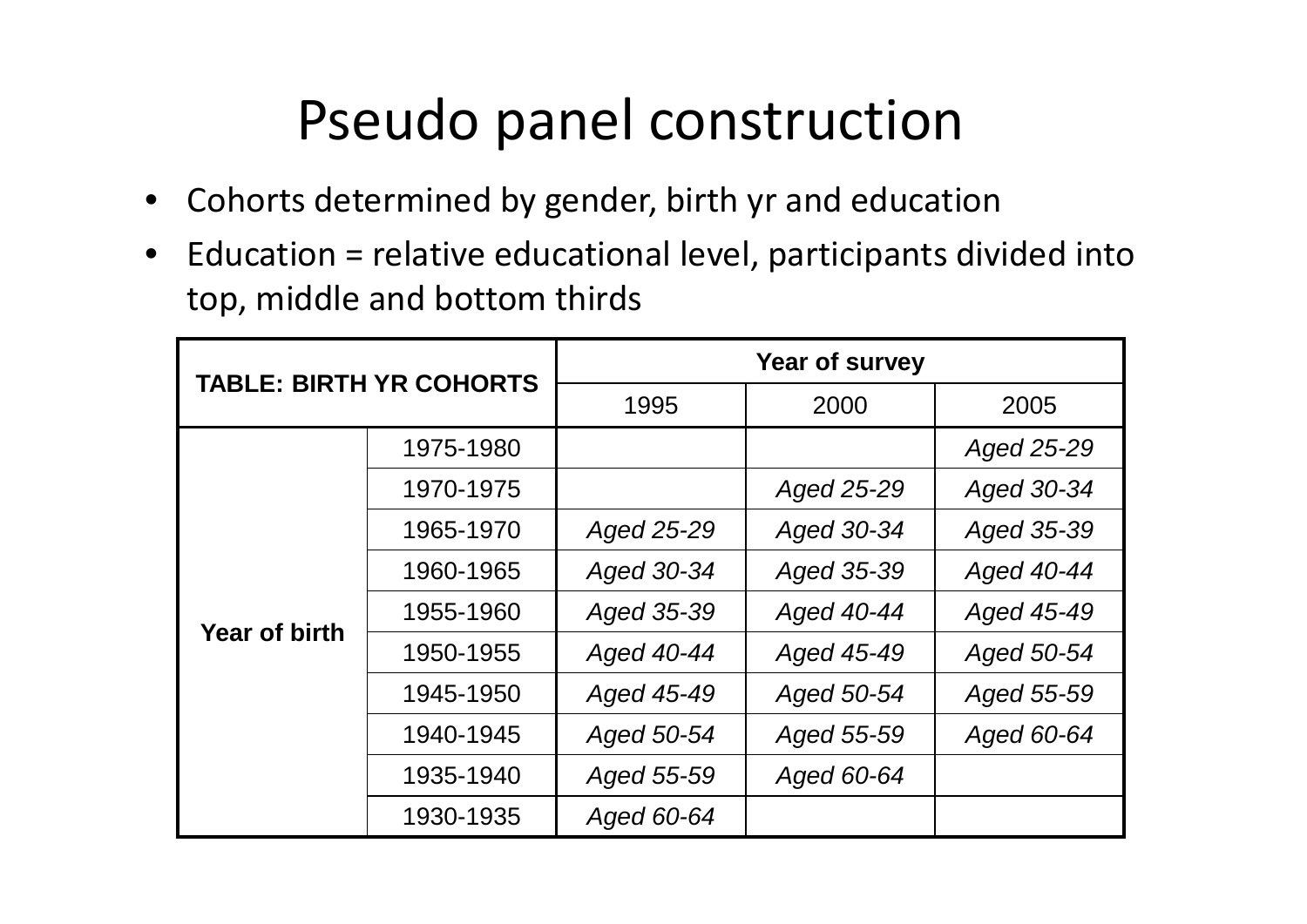# Analysis

- Regressions (cross-sectional and panel):
	- Stressors
		- Financial difficulties/insecurity
			- Unemployment
		- Socioeconomic status
		- Health insurance (US)
		- Single parenthood
		- Social support
		- Junk food consumption?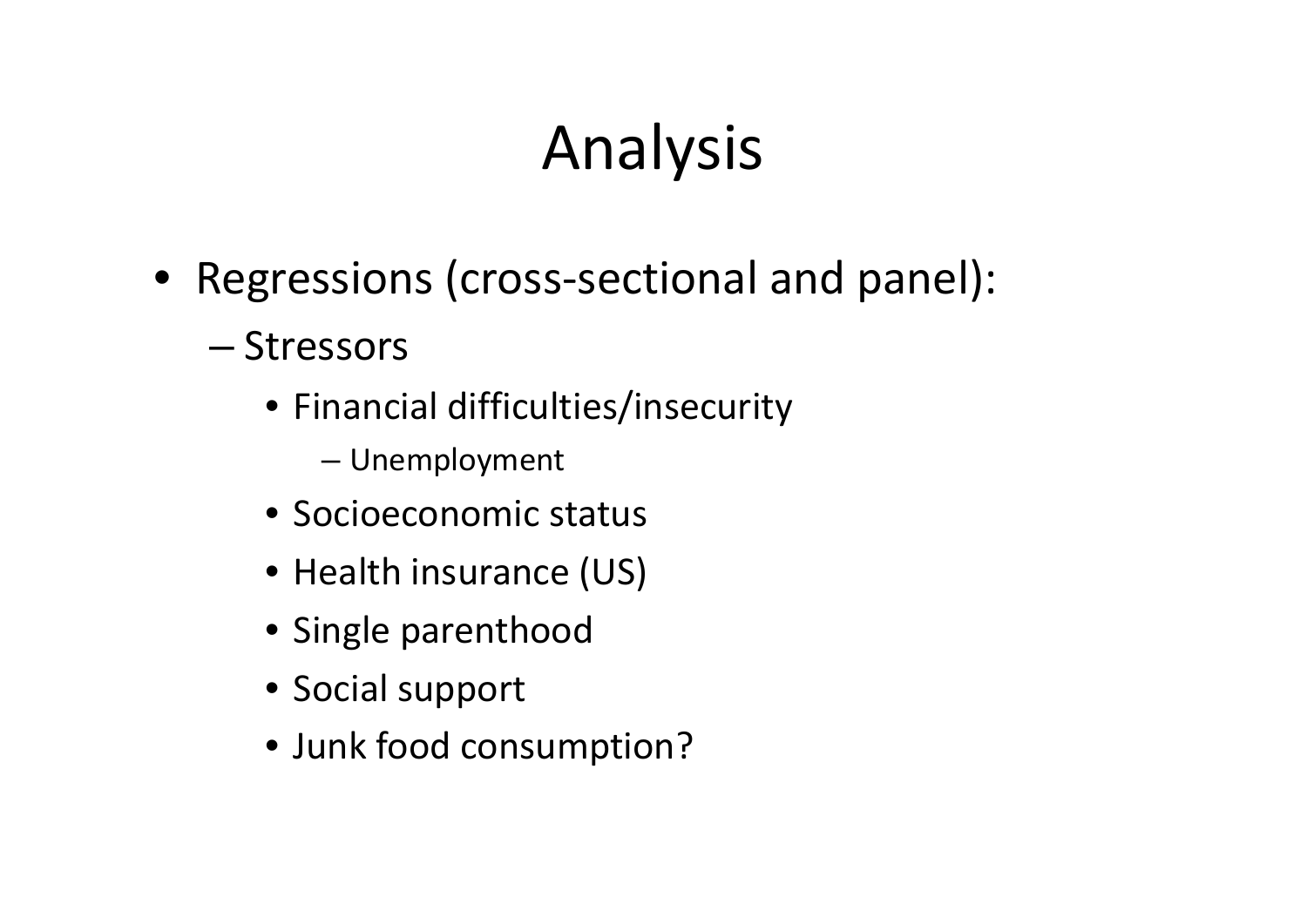#### Analysis

- Stresses
	- Anxiety
	- Depression
	- Sleep?
- Pattern of results
- Relative importance of different factors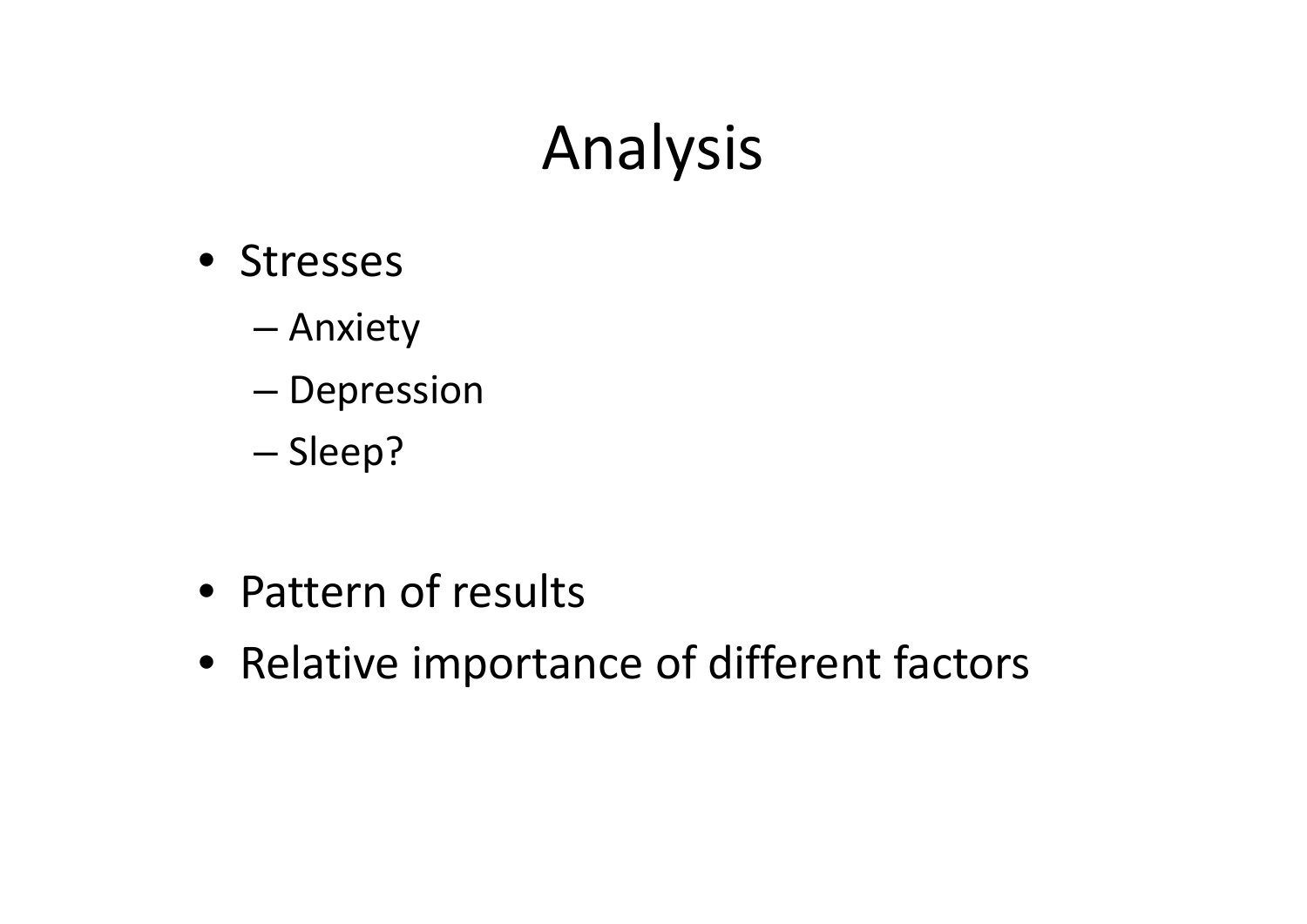#### Mental Health Data

- Includes *General Health Questionnaire (GHQ)*: 12 items relating to mental health

- Participants are asked whether they have been experiencing each of the following items more or less than usual:

> *Been feeling unhappy and depressed Felt constantly under strain Felt couldn't overcome difficulties Lost sleep over worry Been losing confidence in self Been thinking of self as worthless Felt capable of making decisions Felt playing useful part in things Been able to face problems Able to concentrate Able to enjoy day-to-day activities Been feeling reasonably happy*

#### England: 1997-2006 Denmark: 1994-2005

- Includes the *SF-36* questionnaire: 9 items relating to mental health

- Participants are asked how often they have been experiencing each of the following items:

#### *Tired*

*Worn out Lot of energy Full of pep Happy person Calm and peaceful Down in the dumps Very nervous Downhearted and blue*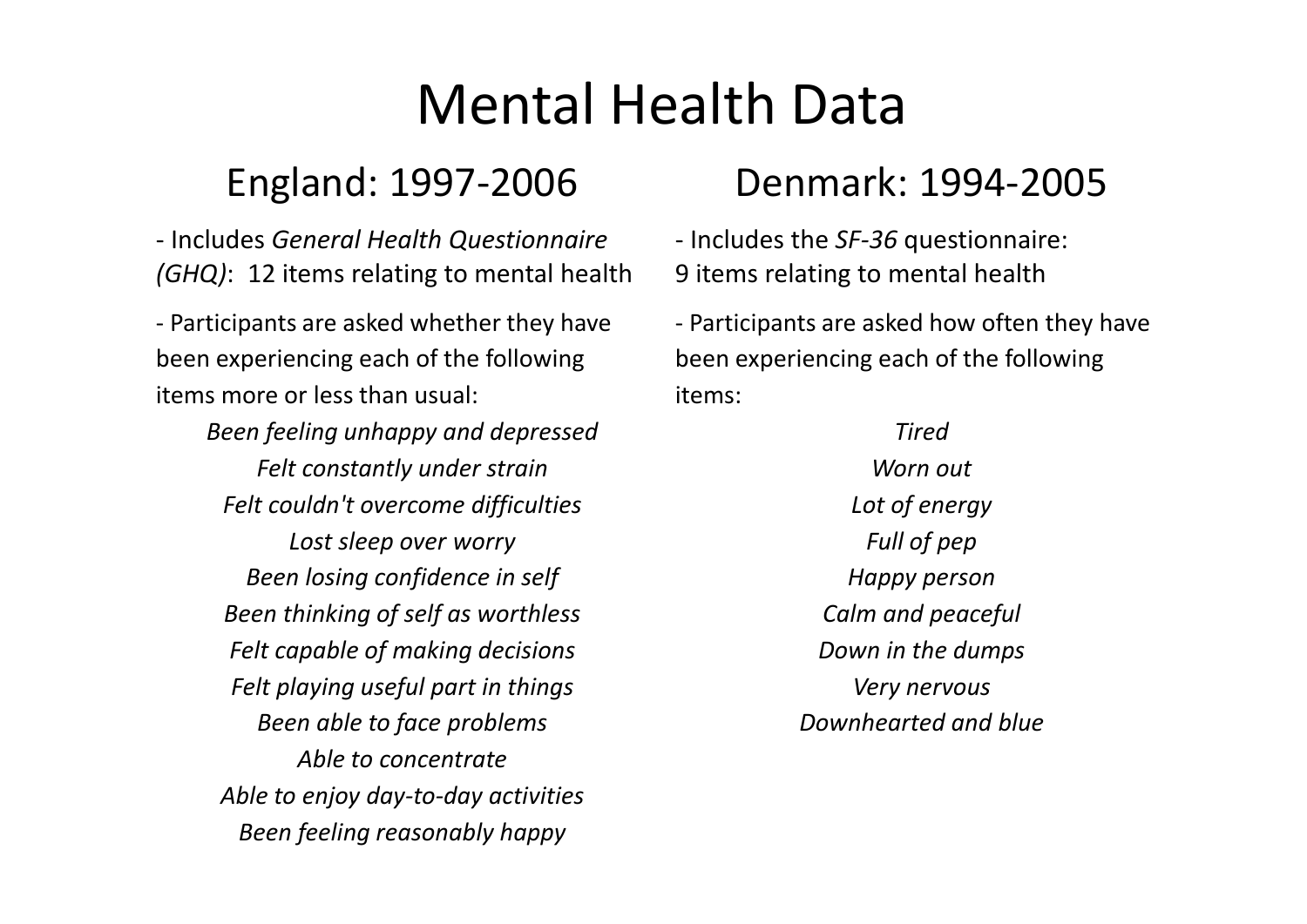#### **GRAPHS OF MENTAL HEALTH SCORES AGAINST BMI**

ENGLAND







Anxiety/ depression



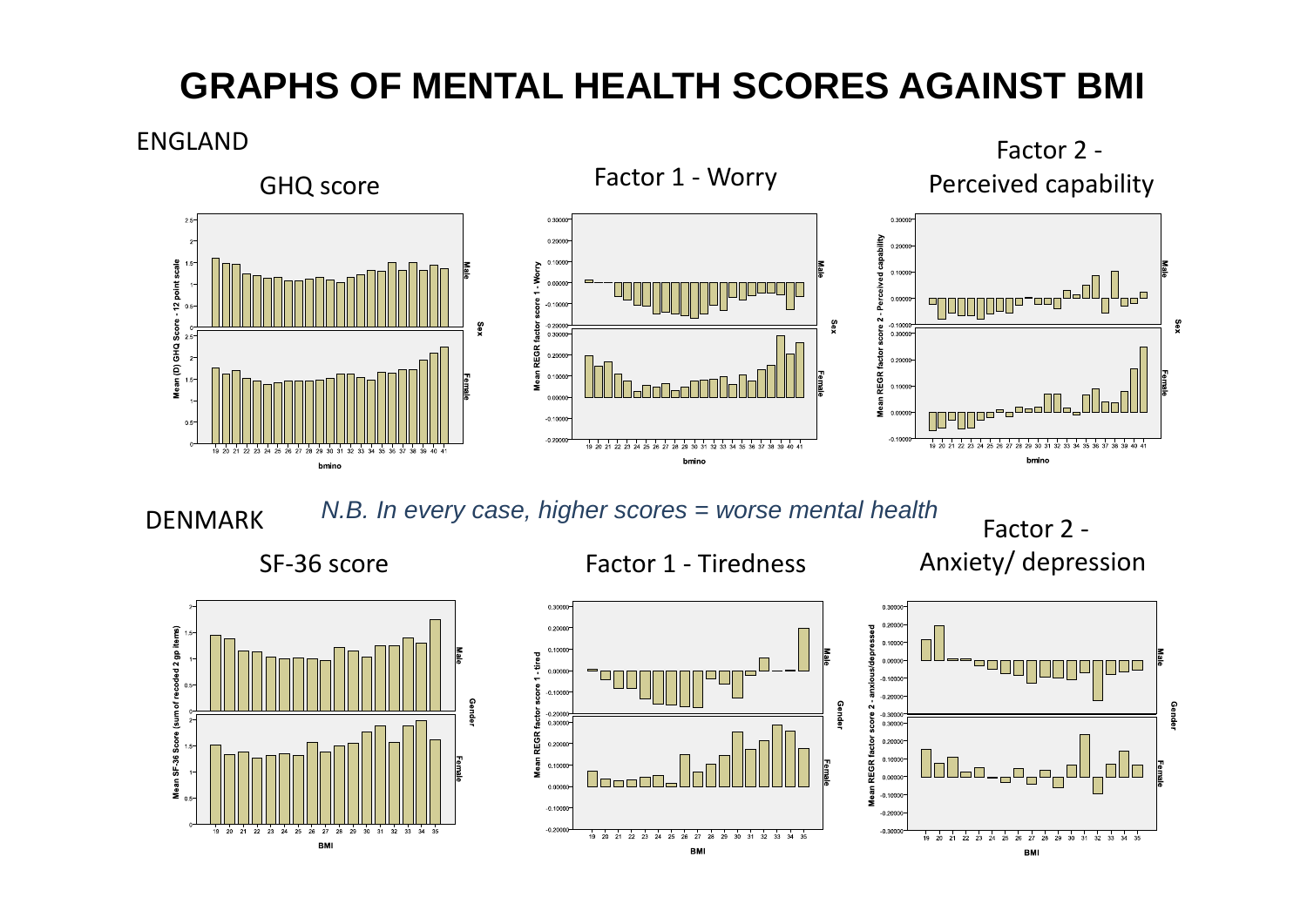#### Mental health and obesity

- Multinomial logistic regression: non-obese (BMI 18.5-24.9), overweight (BMI 25- 29.9) and obese (BMI 30+) individuals

- Each of the mental health scores was separately entered into a regression analysis, along with age, gender and survey year

|         |                                 | B       | Exp(B) | <b>Sig</b> |
|---------|---------------------------------|---------|--------|------------|
| Denmark | <b>Factor 1 - Tiredness</b>     | .173    | 1.189  | .000       |
|         | Factor 2 - Anxiety/depression   | $-.020$ | .980   | .393       |
|         | SF-36 score                     | .079    | 1.082  | .000       |
| England | Factor 1 - Worry                | .076    | 1.079  | .000       |
|         | Factor 2 – Perceived capability | .057    | 1.058  | .000       |
|         | GHQ12 score                     | .025    | 1.025  | .000       |
|         | Presence of mental disorder     | .323    | 1.382  | .000       |

- Significant results: as mental health scores increased (i.e., as mental health worsened), the odds of being in the obese rather than non-obese group increased - For the Danish Factor 1, each unit increase in score for Tiredness would increase the odds of obesity by a factor of 1.19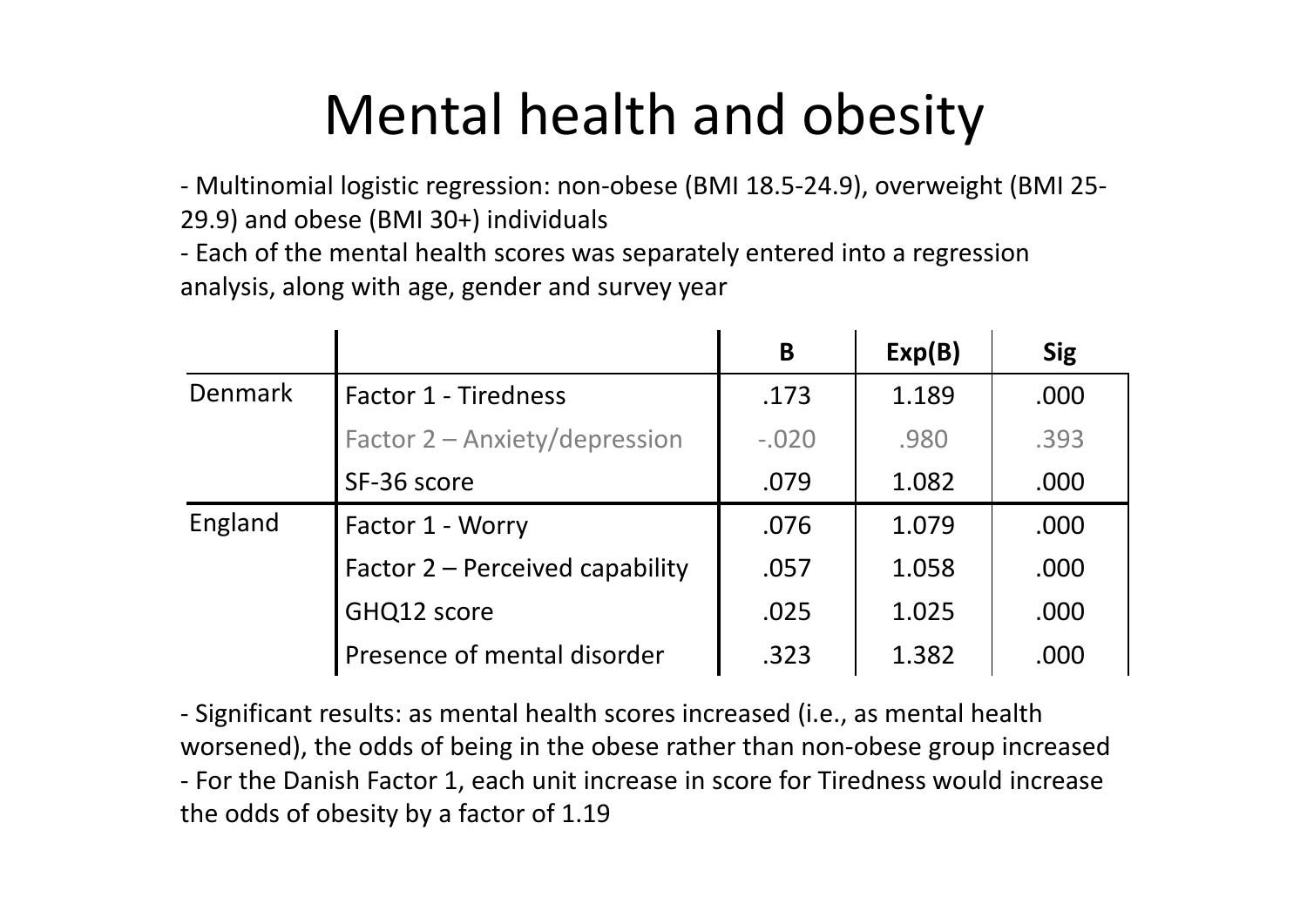#### Mental health and overweight

• Summary of significant differences found between the overweight (BMI 25-29.9) group and other groups

|                |                                 | 18-25          | $30+$     |
|----------------|---------------------------------|----------------|-----------|
| <b>Denmark</b> | <b>Factor 1 - Tiredness</b>     | <b>No</b>      | Yes       |
|                | Factor 2 – Anxiety/depression   | Yes            | <b>No</b> |
|                | SF-36 score                     | <b>No</b>      | Yes       |
| England        | Factor 1 - Worry                | <b>No</b>      | Yes       |
|                | Factor 2 – Perceived capability | N <sub>o</sub> | Yes       |
|                | GHQ12 score                     | <b>No</b>      | Yes       |
|                | Presence of mental disorder     | No             | Yes       |